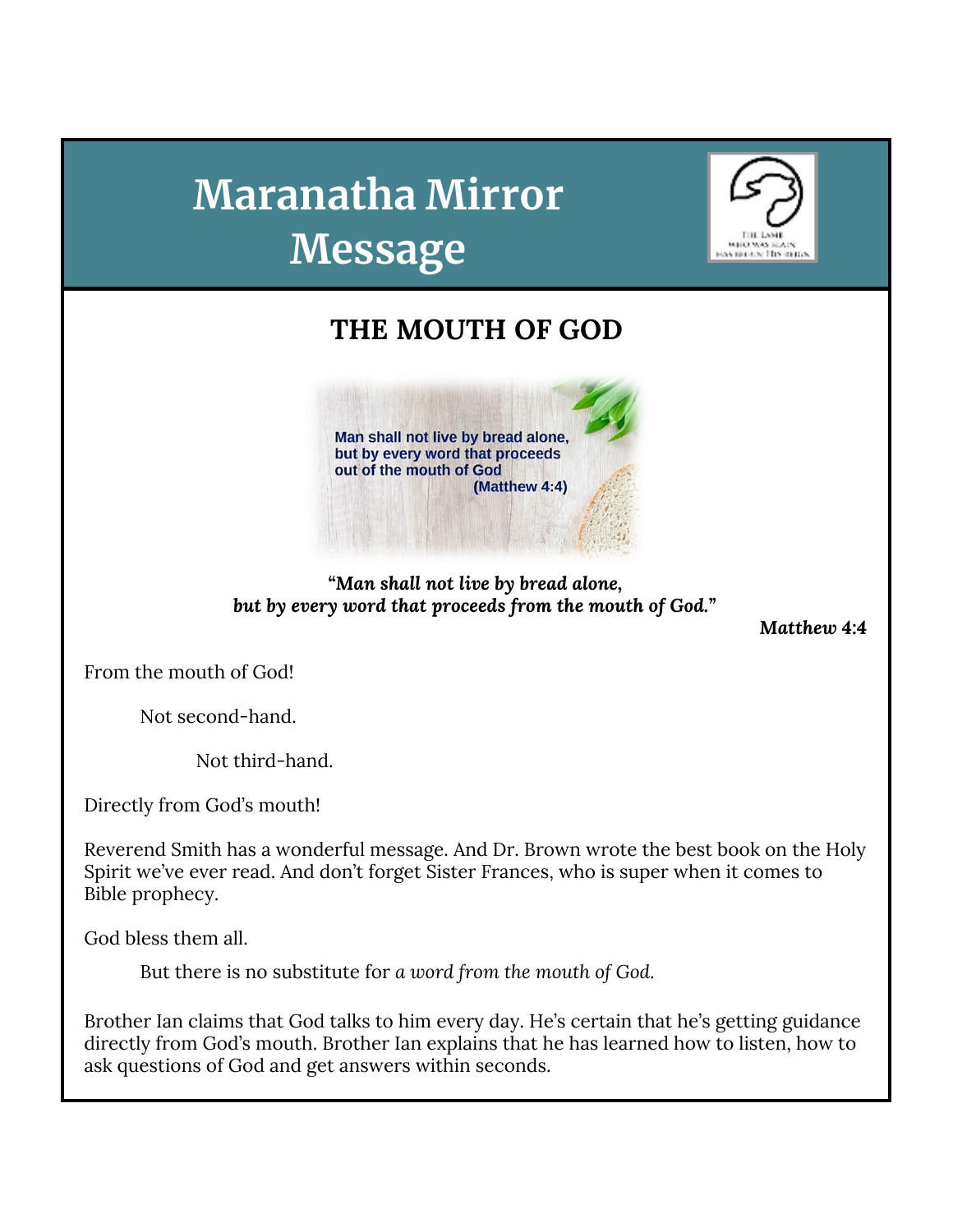But if you listen carefully to Brother Ian's testimony, you discover that God seems to consistently confirm the desires of Brother Ian's heart.

Never a rebuke from heaven. Never a correction.

One begins to wonder whether Ian has found the mouth of God or an idol of his own creation.

So what does it mean to live *"by every word that proceeds from the mouth of God"*?

Do we depend on God to tell us which socks to put on and what we should have for breakfast? Can we expect the heavenly Father to guide us to just the right parking spot? To lead us to the best bargains in the supermarket?

Is this what it means to *"live by every word that proceeds from the mouth of God"*?

What about the Bible?

When Satan could not persuade Jesus to turn stones in to bread, he began quoting scripture.

"Okay," says Satan. "You want words from the mouth of God? I'll give you some. Why don't you jump from this pinnacle? For it is written, '*his angels shall bear thee up in their hands, list thou dash thy foot against a stone.'*"

Satan can quote scripture all day long,

but when Satan quotes scripture the words drop to the earth like stones.

They are not *"words from the mouth of God"* when Satan quotes scripture.

Words of scripture come to life only when they are quickened...

by the Living Word, the Lord Jesus

---only when his Spirit sets those words on fire.

#### *"You search the scriptures, for it is in them that you think you have eternal life. And they bear witness to me."*

*John 5:39*

To find the mouth of God we need to understand who occupies the Throne.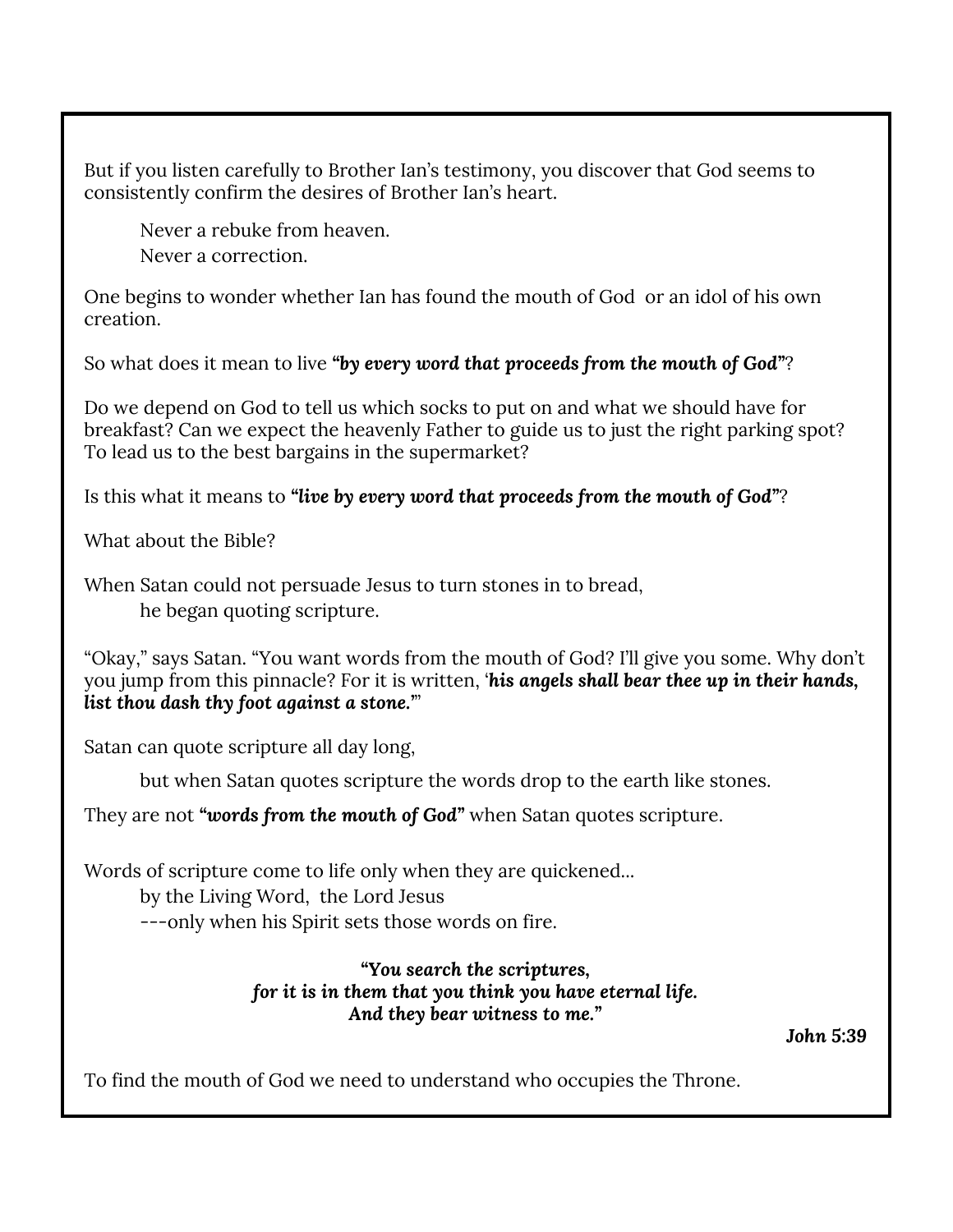Is the Bible on the Throne, or is Jesus on the Throne?



According to Jesus, the purpose of the Bible is to bear witness to him.

In fact the Bible can only be understood in the light which comes from Jesus, since Jesus, not "scripture," is on the throne.

The Bible itself makes clear that Jesus alone is the Word of God.



*"In the beginning was the Word, and the Word was with God, and the Word was God.*

*He was in the beginning with God; all things were made through him, and without him was not anything made that was made. In him was life, and the life was the light of men. The light shines in the darkness,*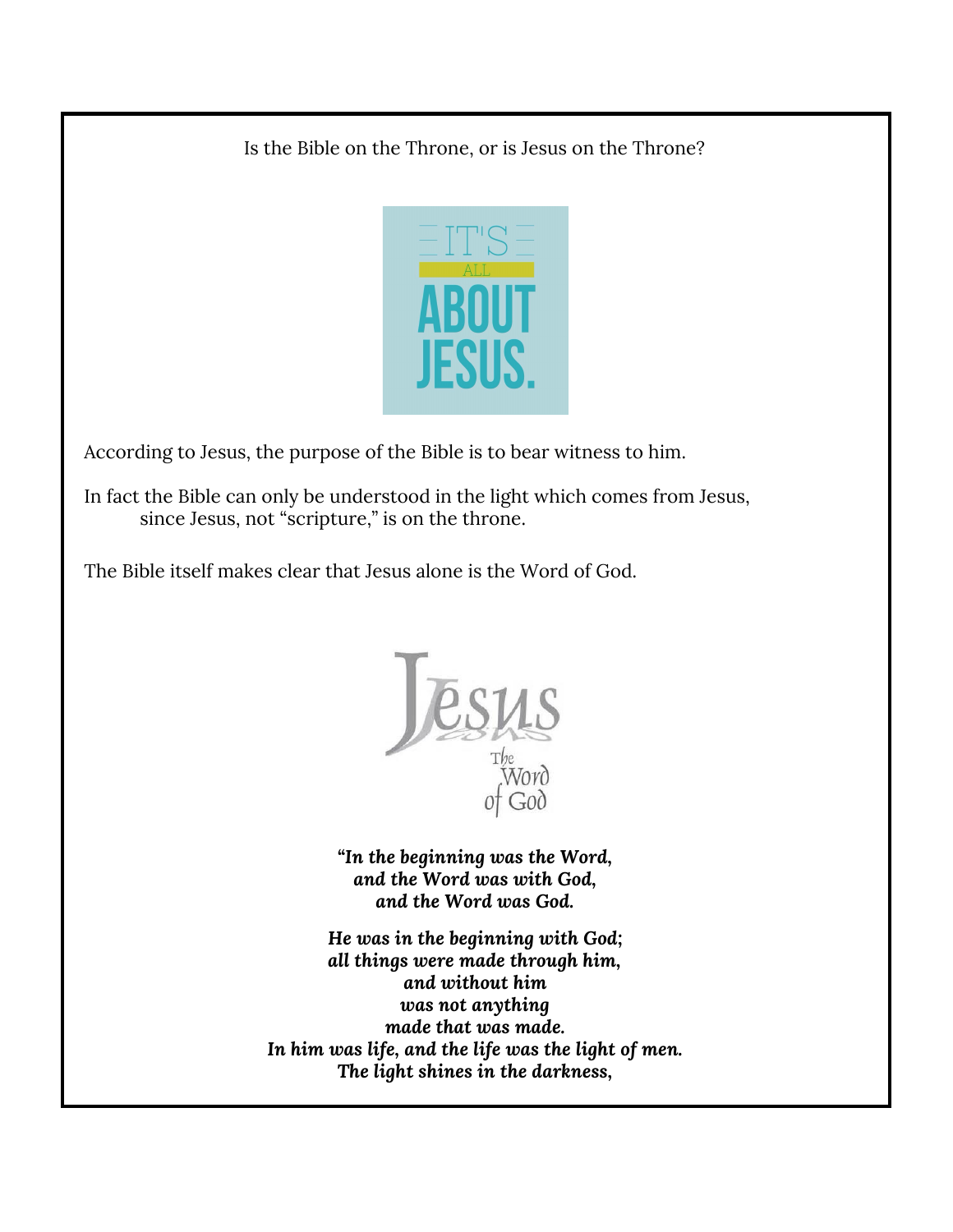*and the darkness has not overcome It"…….*

## *….. "And the Word became flesh and dwelt among us, full of grace and truth; we have beheld his glory, glory as of the only Son from the Father."*

*John 1*

## *"And the Word was God."*

The Word was, is, and forever will be the mouth of God.

# *"And the Word became flesh and dwelt among us, full of grace and truth."*

The Word dwelt among us in the person of Jesus of Nazareth.

# *"And we beheld his glory…"*

On the Mount of Transfiguration they heard the *Father's voice* from heaven,

## *"This is my Beloved Son, in whom I am well pleased. Listen to him."*

(Because he alone speaks my word in purity and truth. Get this clear: my Son supersedes Moses and Elijah).

Jesus is on the throne, he alone is the Mouth of God.

The Bible is God's gift to us as a witness to who Jesus is,

what he has done, what he calls us to do,

and how Jesus will be our Final Judge.

The Bible bears witness to Jesus not only in the New Testament gospels but from Genesis to Revelation.

Once we understand that Jesus is the "mouth of God", his Spirit begins to open our ears to his voice in Isaiah, in Zechariah, in Malachi, etc.

# *Every word that proceeds from the mouth of God.*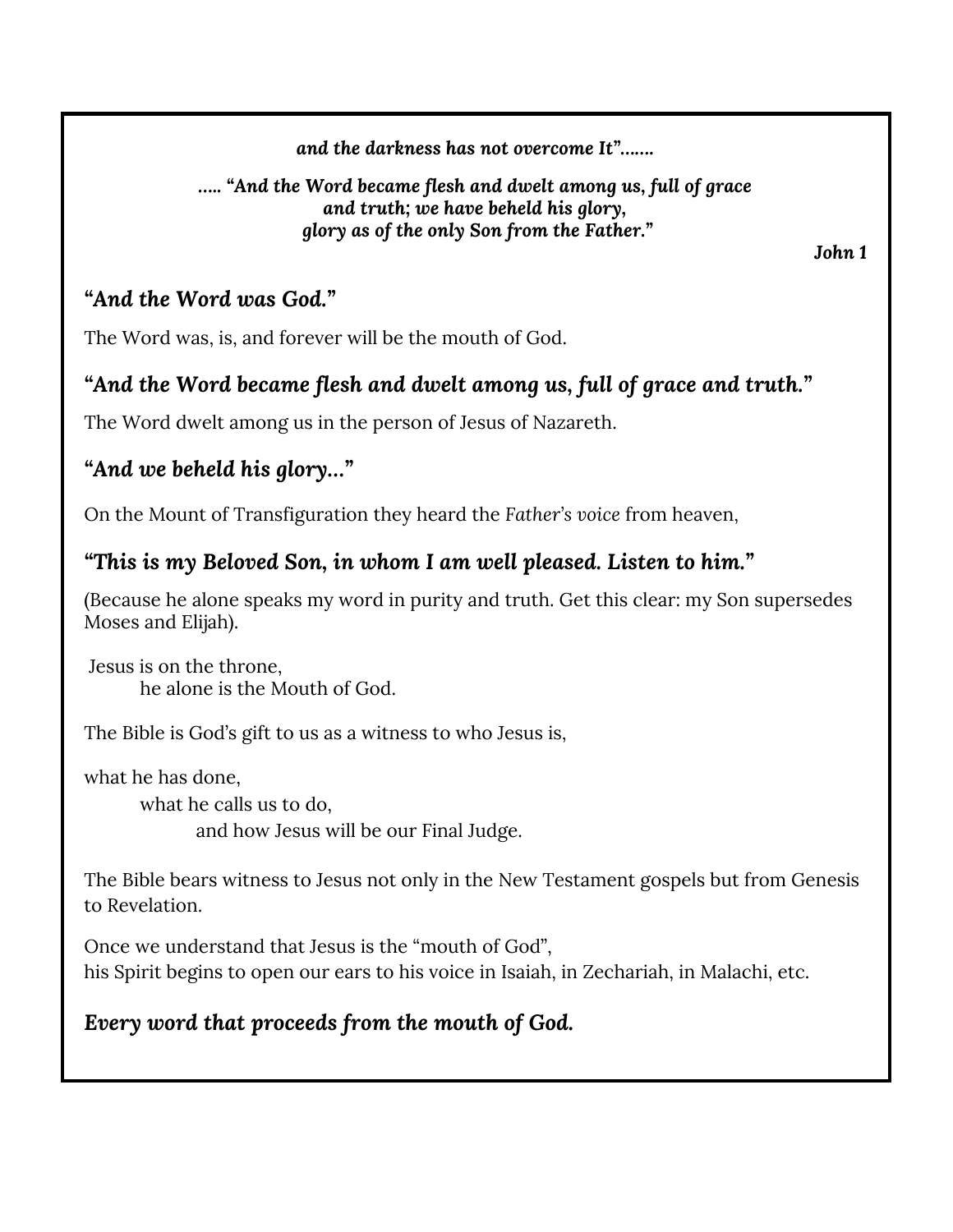For centuries the faithful heard the Bible say *"Thou shalt not kill."* They understood the command literally.

But now, from the mouth of God, comes the true meaning of the ancient command.

### *"You have heard that it was said to the men of old, 'You shall not kill; and whoever kills shall be liable to judgment.' But I say to you that everyone who is angry with his brother shall be liable to judgment; whoever insults his brother shall be liable to the council, and whoever says, 'You fool!' shall be liable to the hell of fire."*

*Matthew 5:21-22*

All believers know from their Bible that adultery is forbidden. But now, from the mouth of God comes the true meaning of the ancient command.

### *"You have heard that it was said, 'You shall not commit adultery.' But I say to you that every one who looks at a woman lustfully has already committed adultery with her in his heart."*

*Matthew 5:27-28*

All through scripture swearing an oath was looked upon as a holy act. One swore an oath before God in fear and trembling.

But now, from the mouth of God comes a command which sounds like a contradiction.

#### *"Again you have heard that it was said to the men of old, `You shall not swear falsely, but shall perform to the Lord what you have sworn.' But I say to you, Do not swear at all, either by heaven, for it is the throne of God, or by the earth, for it is his footstool, or by Jerusalem, for it is the city of the great King. And do not swear by your head, for you cannot make one hair white or black. Let what you say be simply `Yes' or `No'; anything more than this comes from evil."*

*Matthew 5:33-37*

Speak the truth consistently. Live with integrity, and there is no need for oaths.

*Let what you say be simply 'Yes' or 'No'; anything more than this comes from evil.'"*

## *"But I say to you."*

No wonder the scribes and Pharisees were upset! Jesus had the audacity to contradict the Bible! "*You have heard that it was said….but I say to you*…"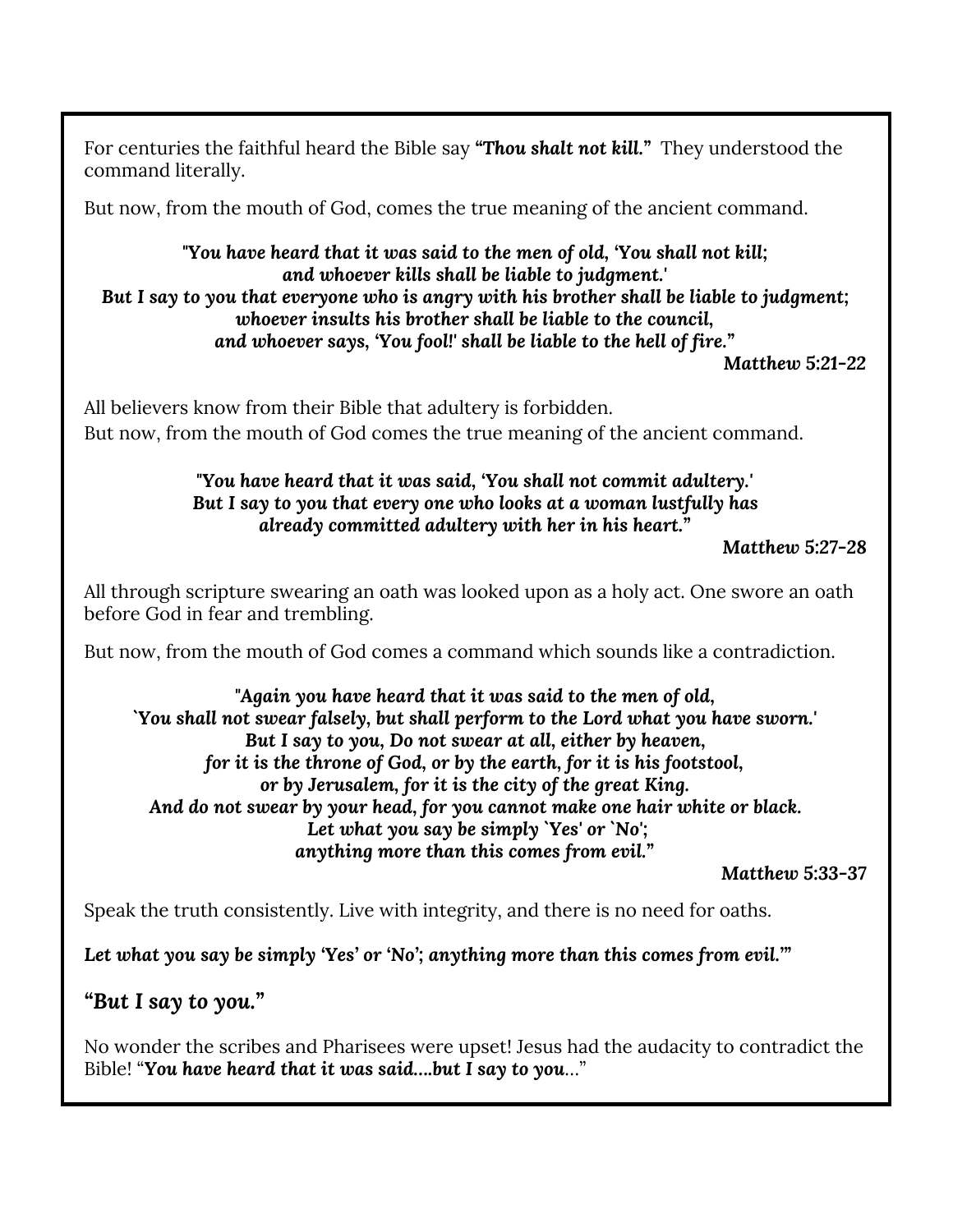Whenever we hear Jesus say, *"But I say to you,"*

we need to pay attention, because we are hearing words from the mouth of God.

Jesus declared all foods clean, a direct contradiction of scripture, as it had always been understood. Jesus took liberties with the Sabbath that shocked the theologians and teachers of the Torah. From their point of view Jesus was breaking the Sabbath.

But Jesus was not "breaking the Sabbath."

Jesus was revealing to those who Have ears to her and eyes to see that Jesus IS the Sabbath.

*"Come to me all you who labor and are heavy laden, and I will give you rest." Matthew 11:28*

True Sabbath Rest can be found nowhere but in Jesus.

## *"Every word that proceeds from the mouth of God."*

Not just a word here and there.

Not just a word that suits our agenda.

## Every word.

In his sovereignty the Father has seen to it that all the essential words of Jesus are preserved to us. But some of those words of Jesus are difficult to grasp.

We are inclined to select our favorite sayings of Jesus and quietly ignore the words that jar our sensibilities.

For example, Jesus repeatedly commands us to avoid the status structures of this world in our life together as believers. He expressly commands us to avoid titles.

Yet we seem to find it convenient to ignore these words from the mouth of God.

*"But you are not to be called rabbi, for you have one teacher, and you are all brethren. And call no man your father on earth, for you have one Father, who is in heaven. Neither be called masters, for you have one master, the Christ. He who is greatest among you shall be your servant; whoever exalts himself will be humbled, and whoever humbles himself will be exalted."*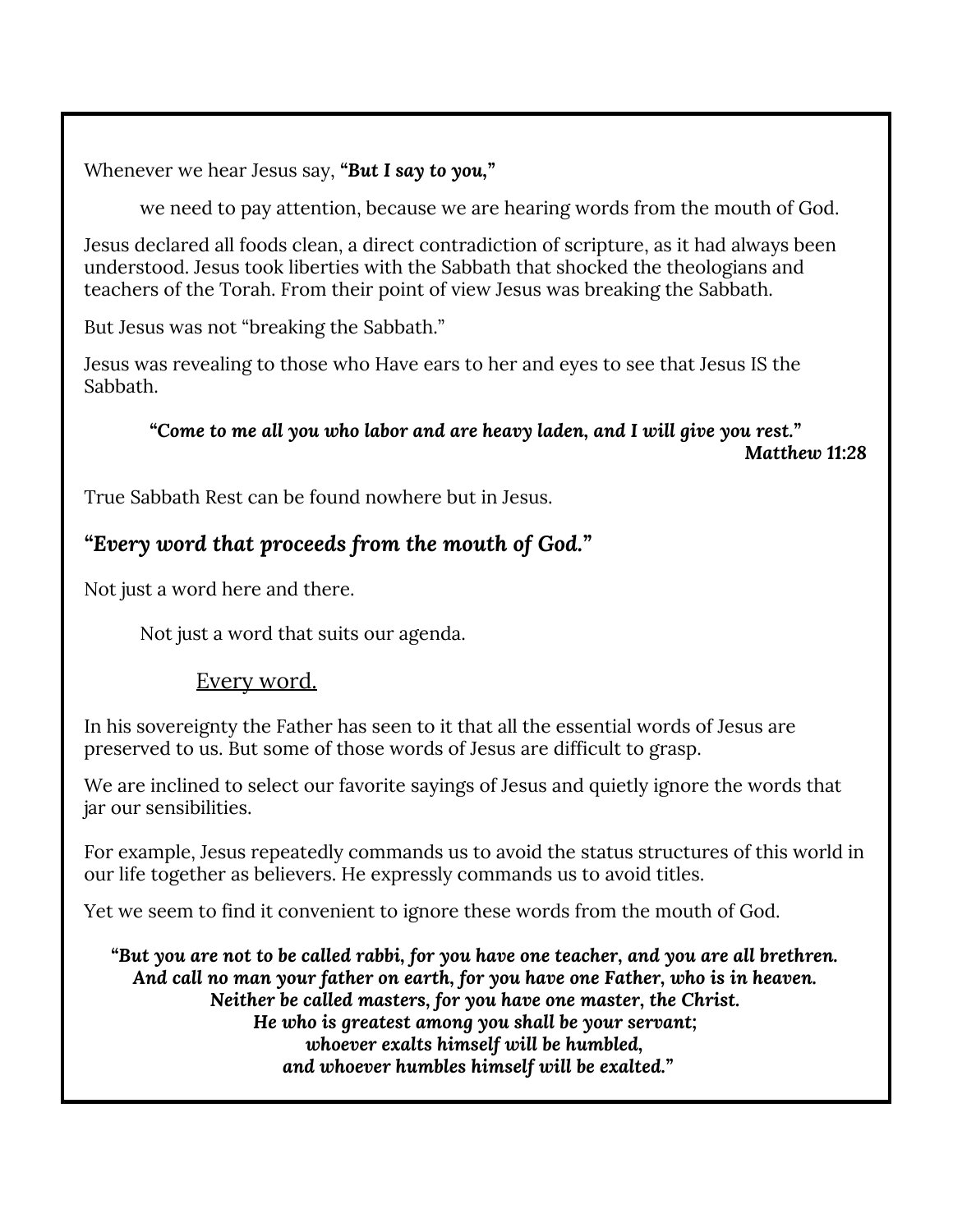## *Matthew 23:8-10*

"It's such a minor thing, Lord. Why do you make such a big deal out of it? Your servants among us have been called 'Pastor', or 'Father', or 'Teacher', or 'Rabbi' for centuries!"

The words of Jesus are few, simple and clear. When we listen to those words like Moses listened at the Burning Bush, the Spirit of God causes them to burn with fire.



When we take Jesus' words into our hearts and obey them, those words become our Living Bread.

To understand the Bible, to hear the voice of the living God, to know where we fit in the Kingdom of God,

there is only one starting point,

one door:

The words of Jesus.

Jesus did for us what we could never do for ourselves.

By his death and resurrection he opened the way of eternal life for all.

*"And I, when I am lifted up from the earth (on the cross) will draw all people to myself."*

*John 12:32*

Jesus draws us to himself.

Jesus speaks to us words that are Spirit and life.